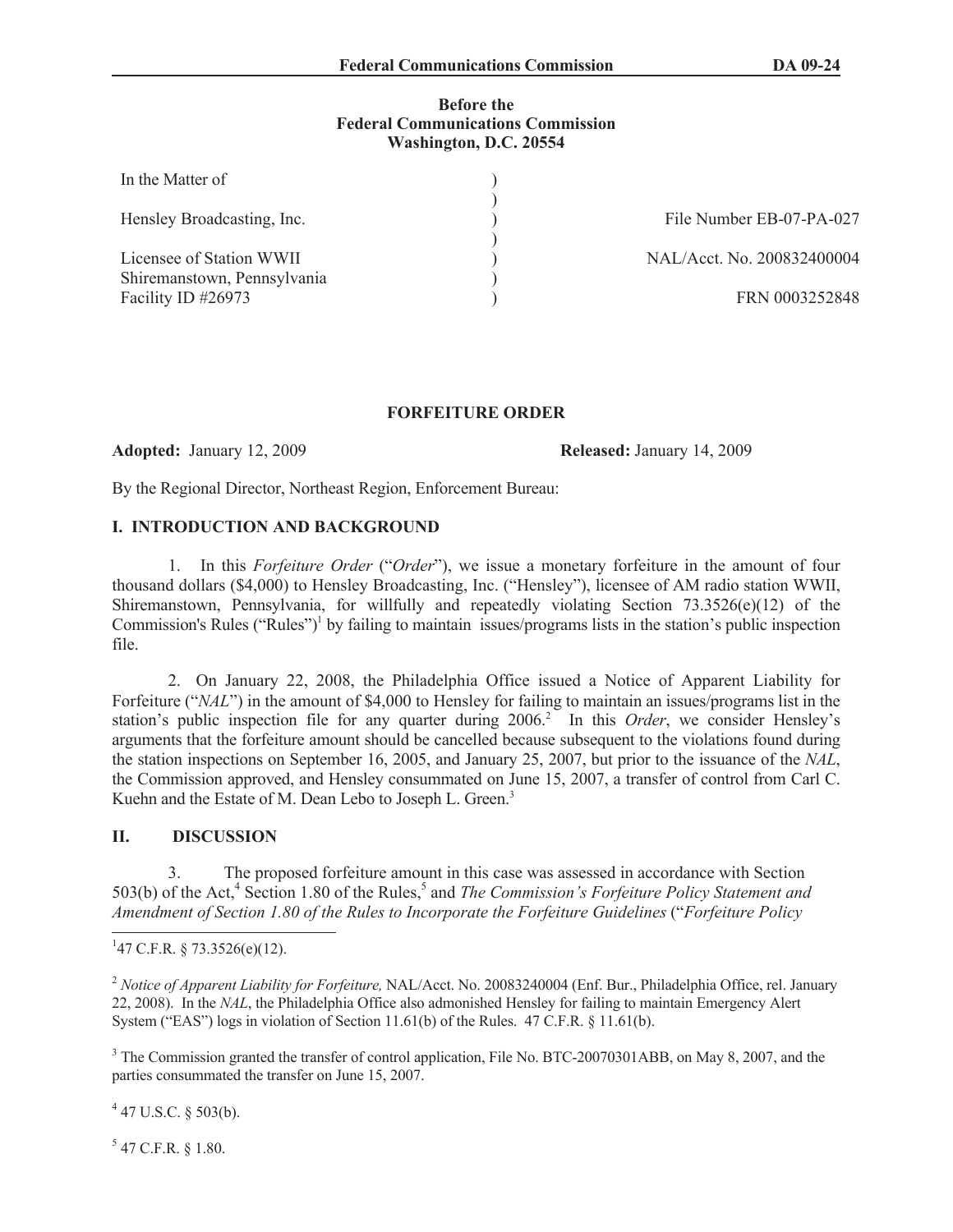*Statement*").<sup>6</sup> In examining Hensley's response, Section 503(b) of the Act requires that the Commission take into account the nature, circumstances, extent and gravity of the violation and, with respect to the violator, the degree of culpability, any history of prior offenses, ability to pay, and other such matters as justice may require.<sup>7</sup>

4. Hensley does not dispute the findings in the *NAL* and does not deny that, at all times relevant to this matter, Hensley has been the licensee of WWII. Rather, Hensley claims that cancellation of the proposed forfeiture is warranted because 100% of Hensley's stock was transferred on June 15, 2007, prior to the issuance of the *NAL*. We disagree. Commission precedent is clear that "liability for violations of Commission rules inures to the licensee regardless of an intervening transfer of control."<sup>8</sup> We therefore conclude that Hensley is responsible for the public file violations set out in the *NAL*. 9

5. We have examined Hensley's response to the *NAL* pursuant to the statutory factors above, and in conjunction with the *Forfeiture Policy Statement*. As a result of our review, we conclude that the \$4,000 forfeiture proposed in the *NAL* is warranted.

# **IV. ORDERING CLAUSES**

6. **ACCORDINGLY, IT IS ORDERED** that, pursuant to Section 503(b) of the Communications Act of 1934, as amended ("Act"), and Sections 0.111, 0.311 and 1.80(f)(4) of the Commission's Rules, Hensley Broadcasting, Inc. **IS LIABLE FOR A MONETARY FORFEITURE** in the amount of \$4,000 for willfully and repeatedly violating Section 73.3526(e)(12) of the Rules.<sup>10</sup>

7. Payment of the forfeiture shall be made in the manner provided for in Section 1.80 of the Rules within 30 days of the release of this *Order*. If the forfeiture is not paid within the period specified, the case may be referred to the Department of Justice for collection pursuant to Section 504(a) of the Act.<sup>11</sup> Payment of the forfeiture must be made by check or similar instrument, payable to the order of the

6 12 FCC Rcd 17087 (1997), *recon. denied*, 15 FCC Rcd 303 (1999).

## $7$  47 U.S.C. § 503(b)(2)(E).

8 *See WLDI, Inc.*, 17 FCC Rcd 14750, 14752 (EB 2002), citing *Winslow Communications, Inc.*, 45 FCC2d 662 (1974) (rejecting licensee's argument that it should not be liable for violation when violation occurred prior to transfer of control of licensee's stock); *see also EZ Sacramento, Inc.*, Memorandum Opinion and Order, 16 FCC Rcd 4958, 4959 (2001) (finding that fact ownership of the company changed hands does not affect the company's liability)(subsequent citations omitted). The case cited by Hensley in its response, *Georgia Eagle Broadcasting, Inc.*, DA 07-3540 (rel. August 10, 2007), is inapposite because that case involved the assignment of a station from one licensee to another licensee and not the transfer of stock, as is the case here. As the Bureau noted in *WLDI, Inc.*, negotiating an assignment of license as opposed to a transfer of control can insulate a new owner from liability for the prior owner's violations. *See WLDI, Inc.*, 17 FCC Rcd at n. 13 (subsequent citations omitted).

<sup>9</sup> We also note that Hensley claims that its position that current station owners are not responsible for violations of prior station owners is supported by the instructions in the license renewal application (FCC Form 303-S), which states that all of the certifications in the license renewal application cover the license renewal term except that "if the station license was assigned or transferred during the subject license [term] [sic] pursuant to a "long form" application on FCC Form 314 or 315, the renewal applicant's certifications should cover only the period during which the renewal applicant held the station's license." The issues of where liability lies for violations that occurred prior to a transfer of control and whether a new owner can certify to actions that took place prior to the transfer of control are entirely different issues. With regard to liability, the licensee remains the same after a transfer of control and therefore liability, as a legal matter, remains with the licensee. In the context of a license renewal application, a transferee cannot, as a legal or practical matter, certify that the licensee complied with the Commission's rules during a period of time prior to the transferee obtaining ownership.

 $^{10}$  47 U.S.C. § 503(b), 47 C.F.R. §§ 0.111, 0.311, 1.80(f)(4), 73.3526(e)(12).

 $11$  47 U.S.C. § 504(a).